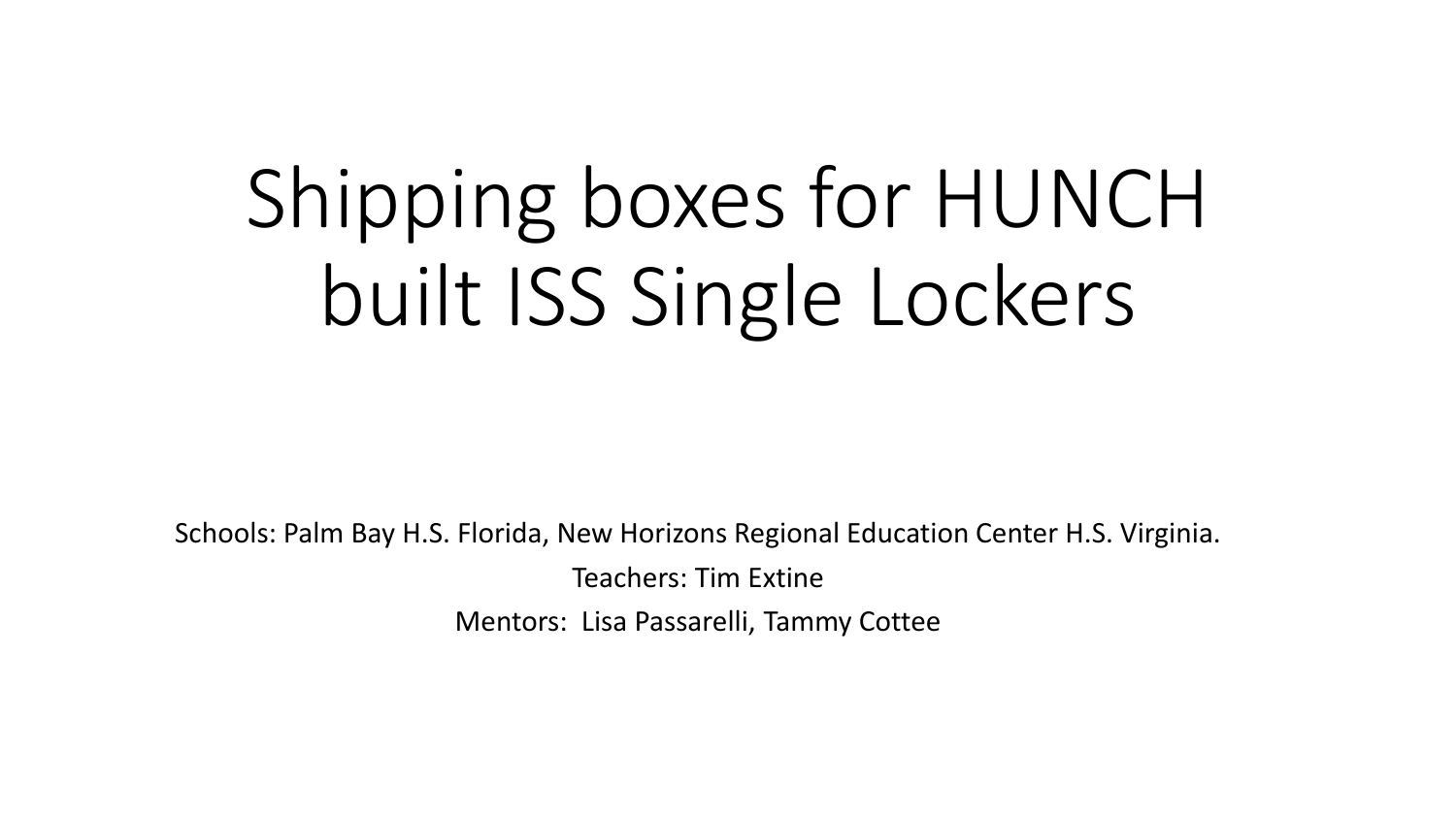## Problem:

• HUNCH machining students across the country are helping build highly machined lockers for the ISS. We need good, reusable boxes for shipping parts and finished lockers to different parts of the country where the lockers may be outfitted for the experiment they will hold while on the ISS. HUNCH was looking for some shipping boxes for the HUNCH built lockers that would fly to the ISS. Schools were asked to come up with designs that would protect the space hardware from the rigors of postal travel. Two schools came up with designs for the shipping crates.



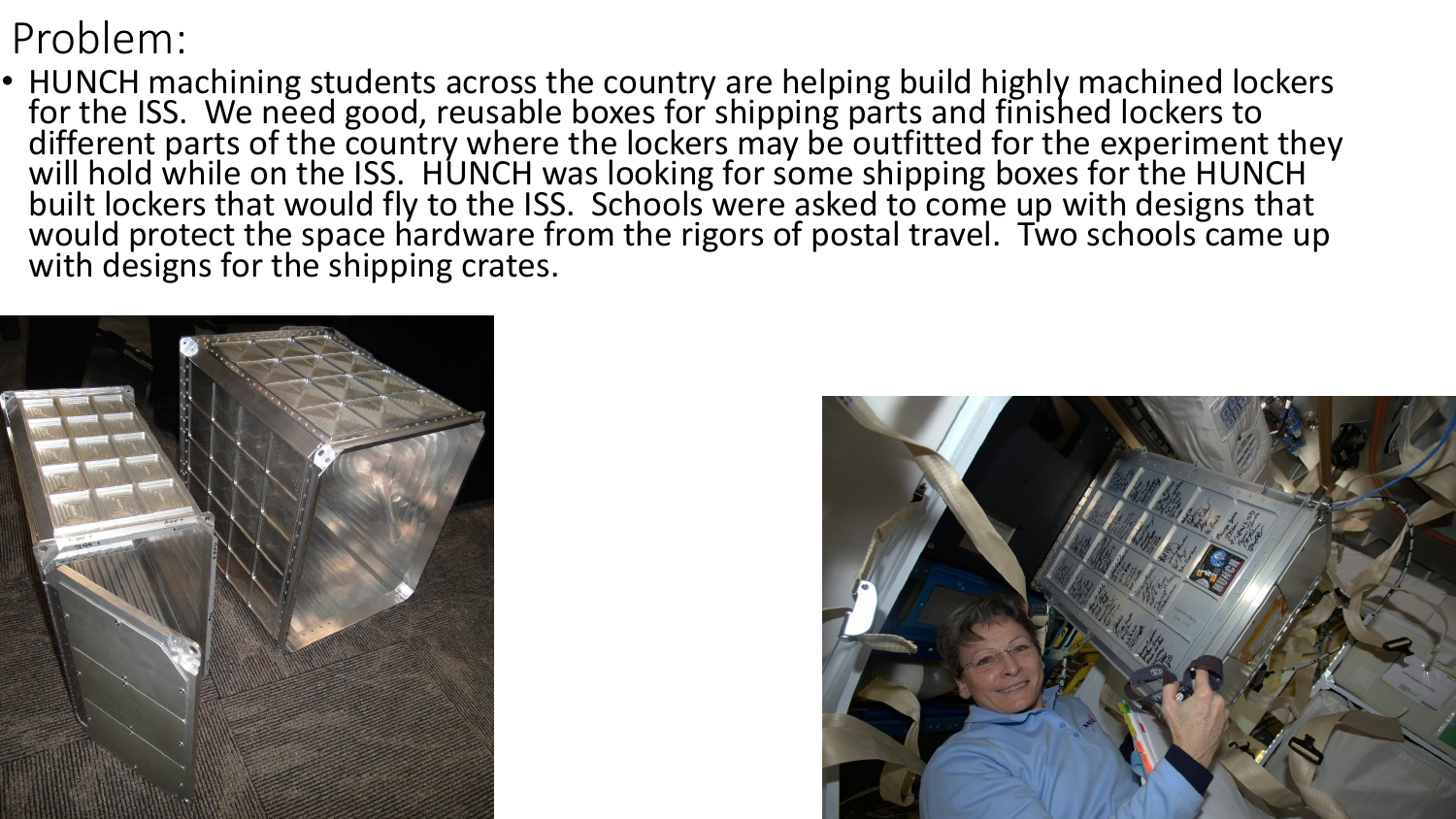## Palm Bay Magnet H.S., Palm Bay, Florida

This kind of roll open shipping box uses hinges to make it easy to get our sensitive equipment in and out of the box with out scratching or damaging it. They got their idea from an ammo box they saw. Good engineering starts with finding what already exists. The final design would include foam on the inside to cushion the ISS Locker.